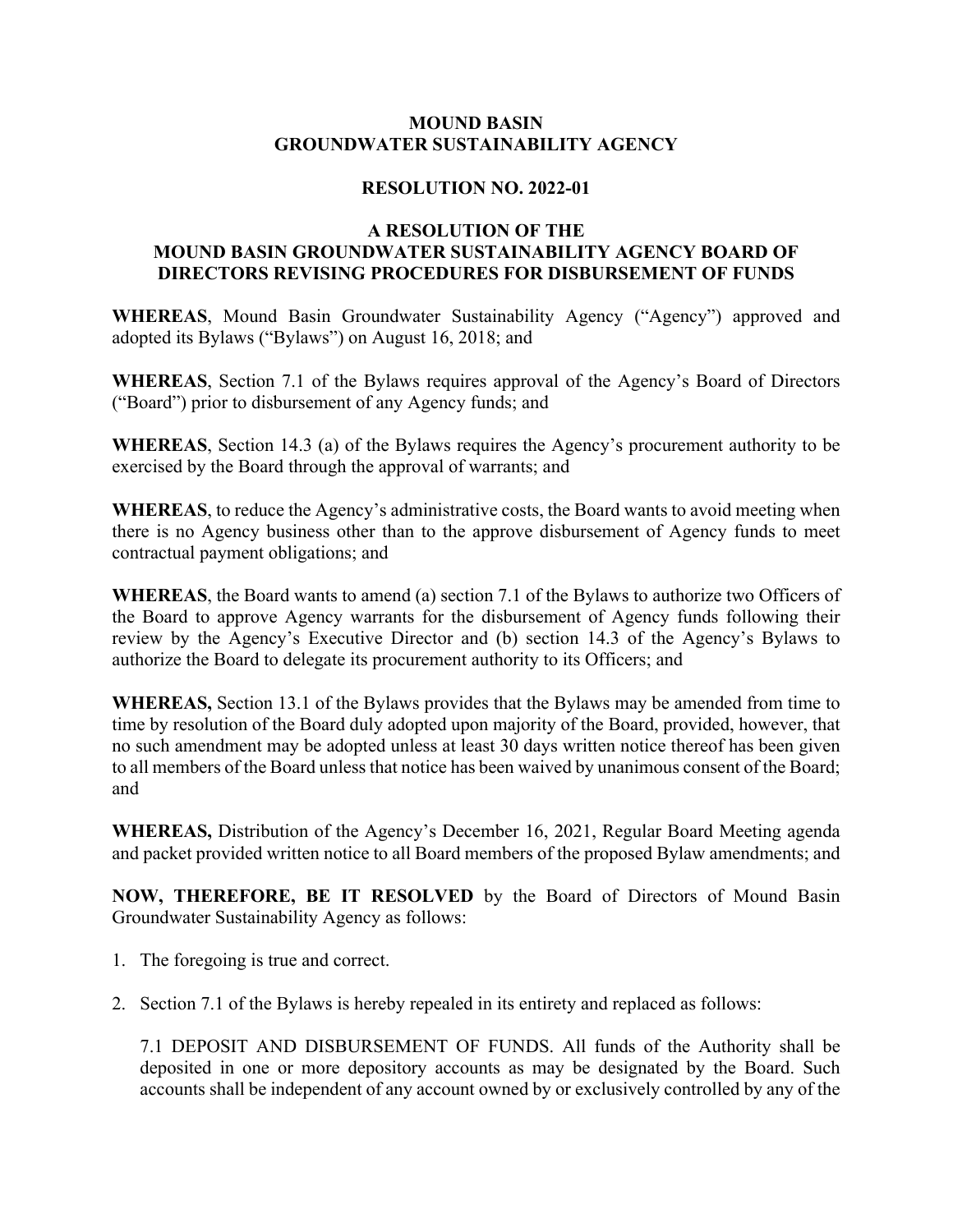Members. No disbursements of such funds shall be made unless the same shall have been approved in the annual operating budget, or otherwise specifically approved by the Board. Following the review of warrants by the Executive Director, any two Officers shall have the authority to approve the reviewed warrants. All approved warrants shall be presented in a financial summary report to the Board during its next regular meeting.

3. Section 14.3(a) of the Bylaws is hereby repealed in its entirety and replaced as follows:

(a) Procurement Authority. Procurement authority shall be exercised and performed by the Board of Directors. This authority includes both the authority to approve procurements and the authority to commit the Agency to procurements. The Board of Directors may delegate certain authorities to the Agency 's officers, management, and staff. These delegated authorities shall be exercised and performed in accordance with applicable federal, state, and local laws and the polices contained herein.

**PASSED AND ADOPTED** by the Board of Directors of the Mound Basin Groundwater Sustainability Agency, this 20th day of January 2022 by the following vote:

A YES: Five (Directors Chambers, Everts, Mobley, Rungren, and Shephard)

NOES: None

ABSENT: None

ABSTAIN: None

Nutif Wobbs/